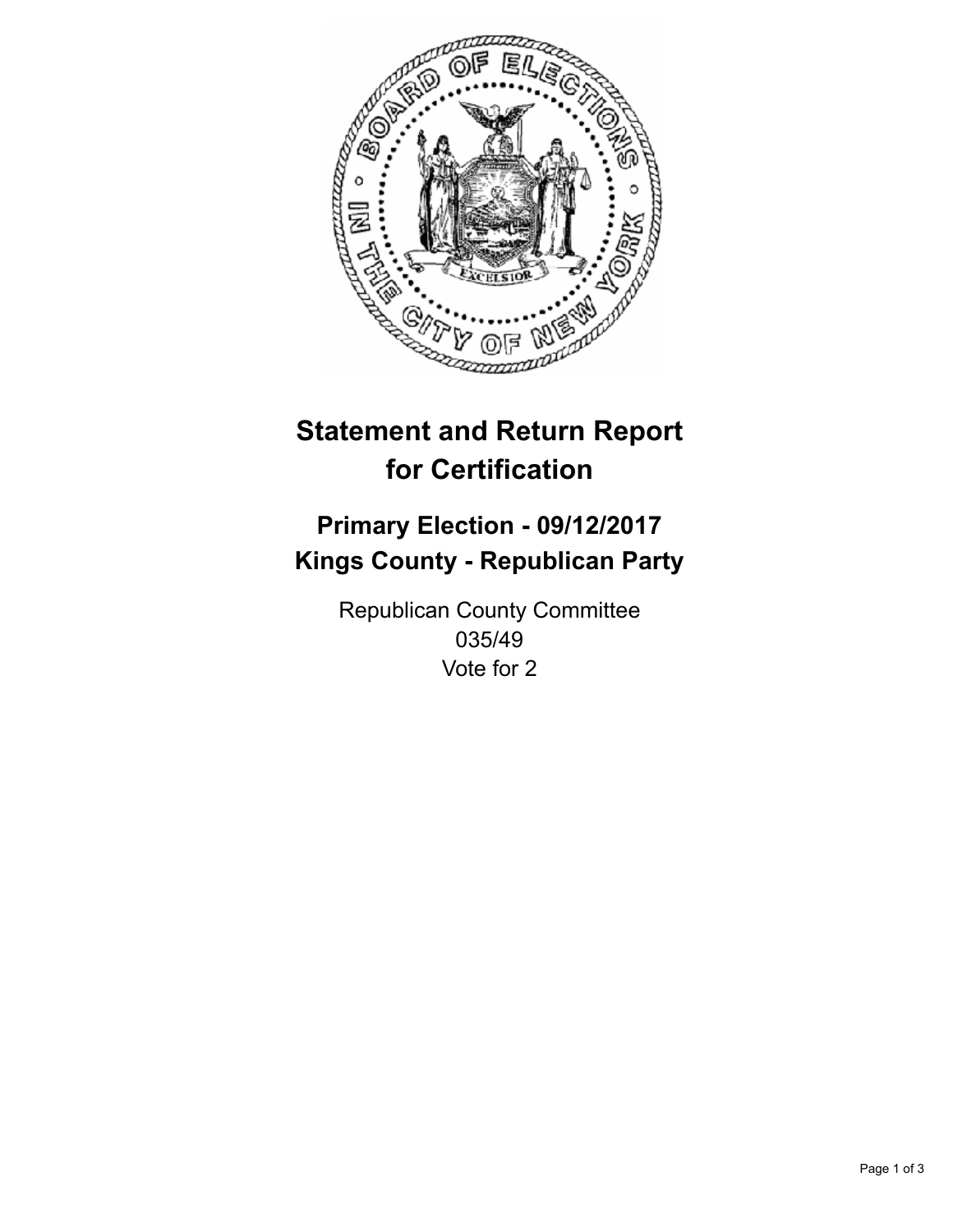

## **Assembly District 49**

| <b>PUBLIC COUNTER</b>                                    | 10 |
|----------------------------------------------------------|----|
| <b>MANUALLY COUNTED EMERGENCY</b>                        | 0  |
| ABSENTEE / MILITARY                                      | 0  |
| AFFIDAVIT                                                | 0  |
| <b>Total Ballots</b>                                     | 10 |
| Less - Inapplicable Federal/Special Presidential Ballots | 0  |
| <b>Total Applicable Ballots</b>                          | 10 |
| ALEJANDRO BOSQUEZ                                        |    |
| <b>MARIA CAPUTO</b>                                      | 6  |
| RICHARD R. PETROCELLI                                    | 4  |
| JOHN MOONEY (WRITE-IN)                                   |    |
| <b>Total Votes</b>                                       | 12 |
| Unrecorded                                               | 8  |